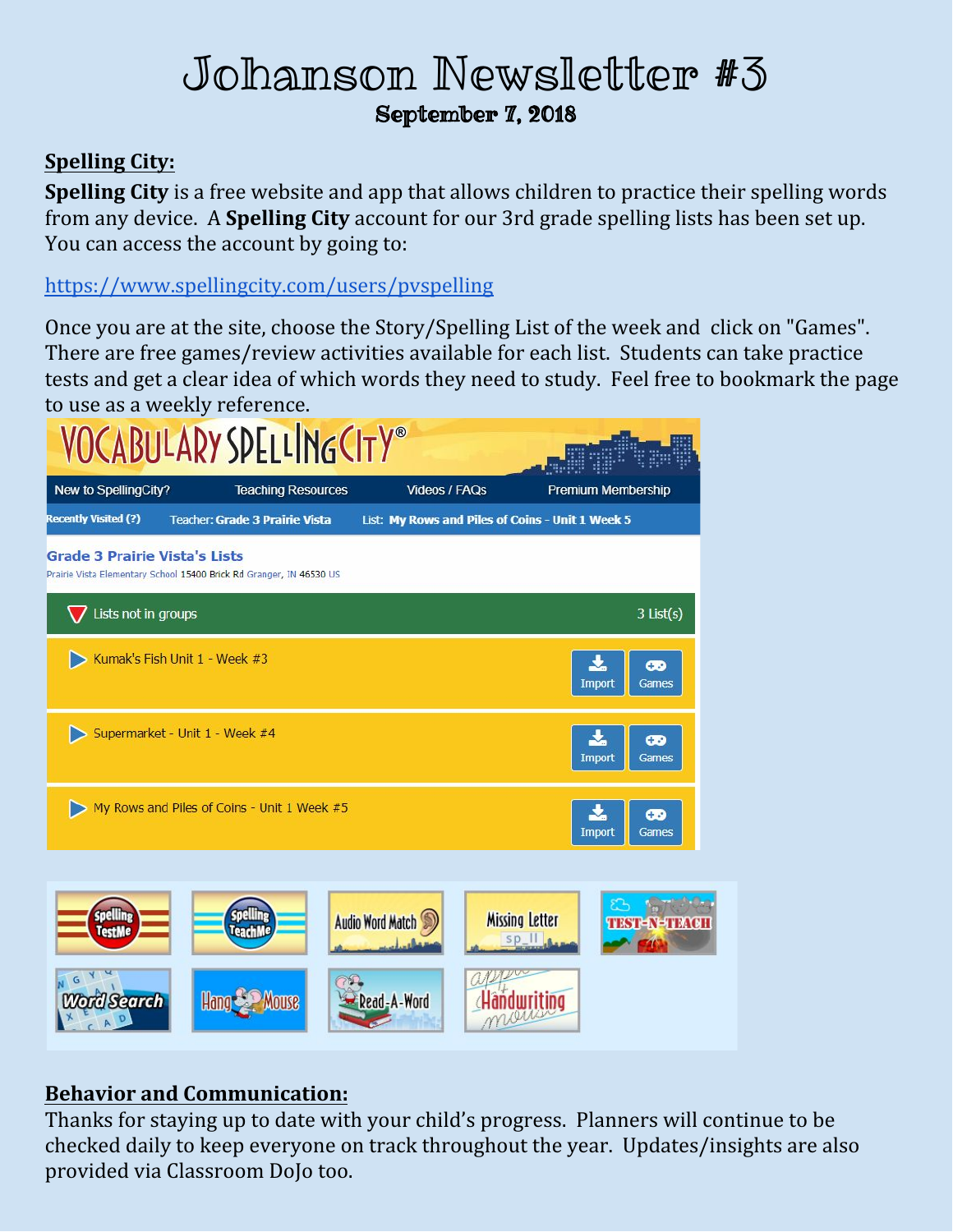#### **Volunteers:**

Please be on the lookout for a volunteer handout coming home next week. I will be scheduling volunteers to work in our classroom each month. Activities will range from cutting, organizing, laminating, overseeing small group rotation/instruction, assigning Lexile levels to books and prepping materials for instruction. I look forward to having volunteers visit our classroom. In addition to my volunteer needs, there will be opportunities to assist with Math Pentathlon Games, Classroom Celebrations, and Art Smart lessons. In order to volunteer at Prairie Vista, an annual background check must be submitted/on file in the school office.

#### **Math:**

Students have now been assigned to their math classrooms. Students will rotate to math class each day from 9:50 A.M-11:10 A.M. If you ever need to access an additional copy of the homelink assignments, you can visit the following site:

<http://everydaymath.uchicago.edu/parents/3rd-grade/em-at-home/>

#### **Science/Social Studies Rotations:**

Science and Social Studies rotations are scheduled to begin next week. Students will be spending time in each of the third grade classrooms throughout the year. Rotations will typically run on Tuesday, Wednesday, and Thursday afternoons.

### **A Little Bit About Me:**

This is my 27th year of teaching in the Penn-Harris-Madison school corporation. I have taught grades 2-7. I hold both a B.A. and M.A. degree in Education, a Gifted & Talented Licence, and an Indiana Administrative Principal License. My children (Reagan & Clay) are Prairie Vista Alumni and currently attend Indiana University and Penn High School. My husband and I are both graduates of the corporation and have lived in the Michiana area our entire lives. In our spare time we love to travel and go on adventures together. Both of our children are in marching band (high school & college), which leads us to a very busy fall of competitions and football festivities. We also have 2 mini goldendoodles (Minnie & Pennie), who bring us lots of joy.